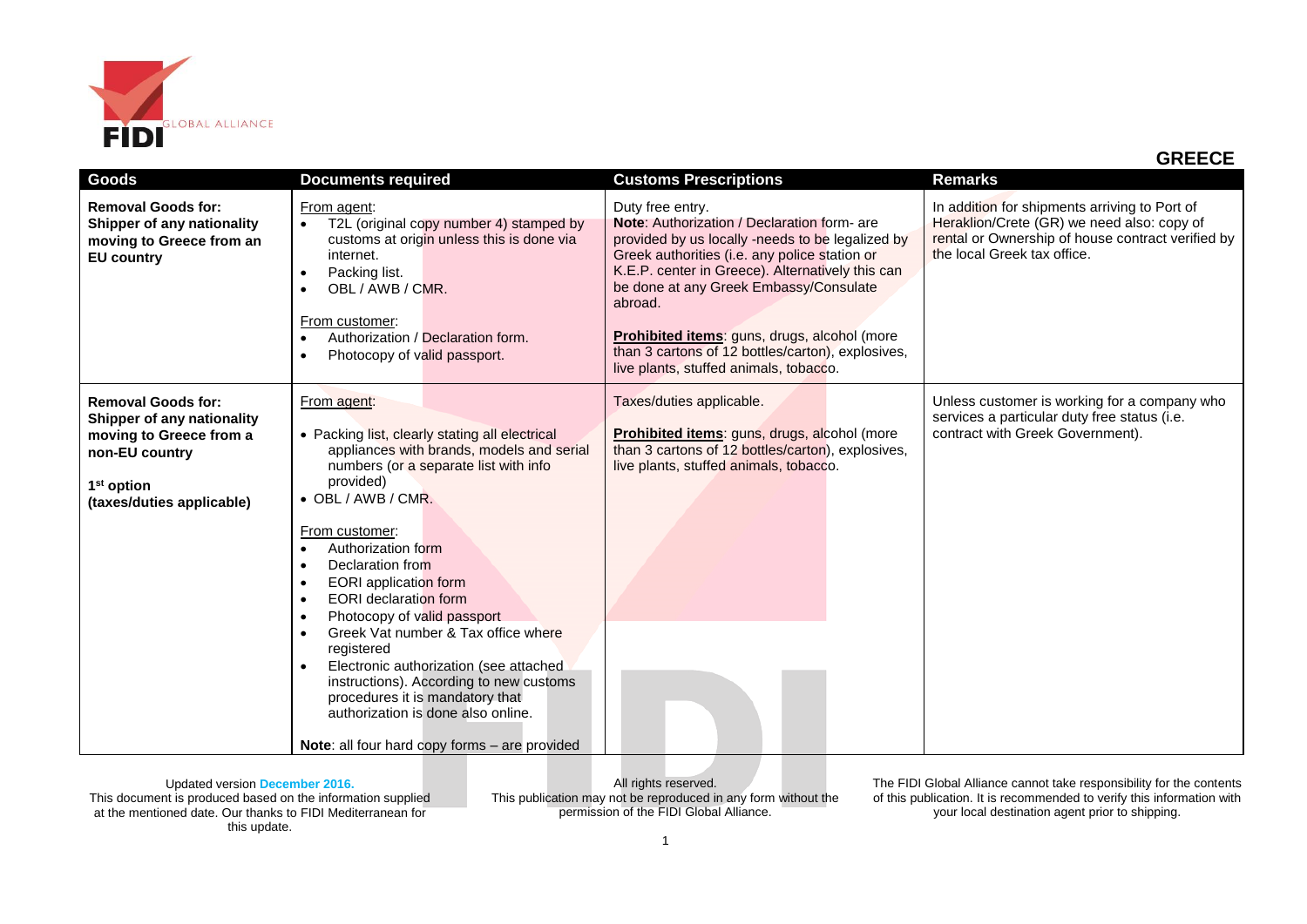

| by us locally - need to be legalized by Greek<br>authorities (i.e. any police station or K.E.P.<br>center in Greece). Alternatively this can be<br>done at any Greek Embassy/Consulate abroad.                                                                                                                                                                                                                                                                                                                                                                                                                                                                                                                                                                                                                                                                                                                                                                                                                                                                                                                                                                                                                                                                                                                                                                                                                                                                                                                                                                                                                                                                                                                                                                                                                       |  |
|----------------------------------------------------------------------------------------------------------------------------------------------------------------------------------------------------------------------------------------------------------------------------------------------------------------------------------------------------------------------------------------------------------------------------------------------------------------------------------------------------------------------------------------------------------------------------------------------------------------------------------------------------------------------------------------------------------------------------------------------------------------------------------------------------------------------------------------------------------------------------------------------------------------------------------------------------------------------------------------------------------------------------------------------------------------------------------------------------------------------------------------------------------------------------------------------------------------------------------------------------------------------------------------------------------------------------------------------------------------------------------------------------------------------------------------------------------------------------------------------------------------------------------------------------------------------------------------------------------------------------------------------------------------------------------------------------------------------------------------------------------------------------------------------------------------------|--|
|                                                                                                                                                                                                                                                                                                                                                                                                                                                                                                                                                                                                                                                                                                                                                                                                                                                                                                                                                                                                                                                                                                                                                                                                                                                                                                                                                                                                                                                                                                                                                                                                                                                                                                                                                                                                                      |  |
| Duty free entry with certificate of repatriation.<br>Consignee must have lived abroad for at least<br><b>Removal Goods for:</b><br>From agent:<br>the last two years (continuously).<br>Shipper of any nationality<br>Prohibited items: guns, drugs, alcohol (with a<br>Packing list, clearly stating all electrical<br>moving to Greece from a<br>$\bullet$<br>Consignee's presence at customs is required.<br>certificate of repatriation large quantities - within<br>appliances with brands, models and serial<br>non-EU country<br>Otherwise customer must prepare authorization<br>logical amounts - of alcohol may be imported<br>numbers (or a separate list with info<br>& affidavit forms with legalization of signature<br>for personal use only), explosives, live plants,<br>provided).<br>$2nd$ option<br>from Greek authorities.<br>stuffed animals, tobacco.<br>OBL / AWB / CMR.<br>$\bullet$<br>(tax & duty free entry)<br>It is advisable to contact your Greek agent as<br>If customer is entitled to a "certificate of<br>regulations & requirements can change without<br>repatriation for primary residency" then he must<br>prior notice.<br>apply for this at the Greek Embassy /<br>Consulate at origin at least one month prior to<br>shipment's exportation. In this case we need<br>the following.<br>From customer:<br>Original Certificate of repatriation<br>Original passports (old & valid) of<br>whomever is mentioned in the certificate of<br>repatriation<br>Proof that customer has been living in the<br>$\bullet$<br>country of origin for the last two continuous<br>years (e.g. last two years tax returns or<br>any other proof of continuous residency)<br>Customer's Greek VAT no. (A.F.M.) &<br>$\bullet$<br>name of tax office where registered in<br>Greece (D.O.Y.) |  |

All rights reserved. This publication may not be reproduced in any form without the permission of the FIDI Global Alliance.

The FIDI Global Alliance cannot take responsibility for the contents of this publication. It is recommended to verify this information with your local destination agent prior to shipping.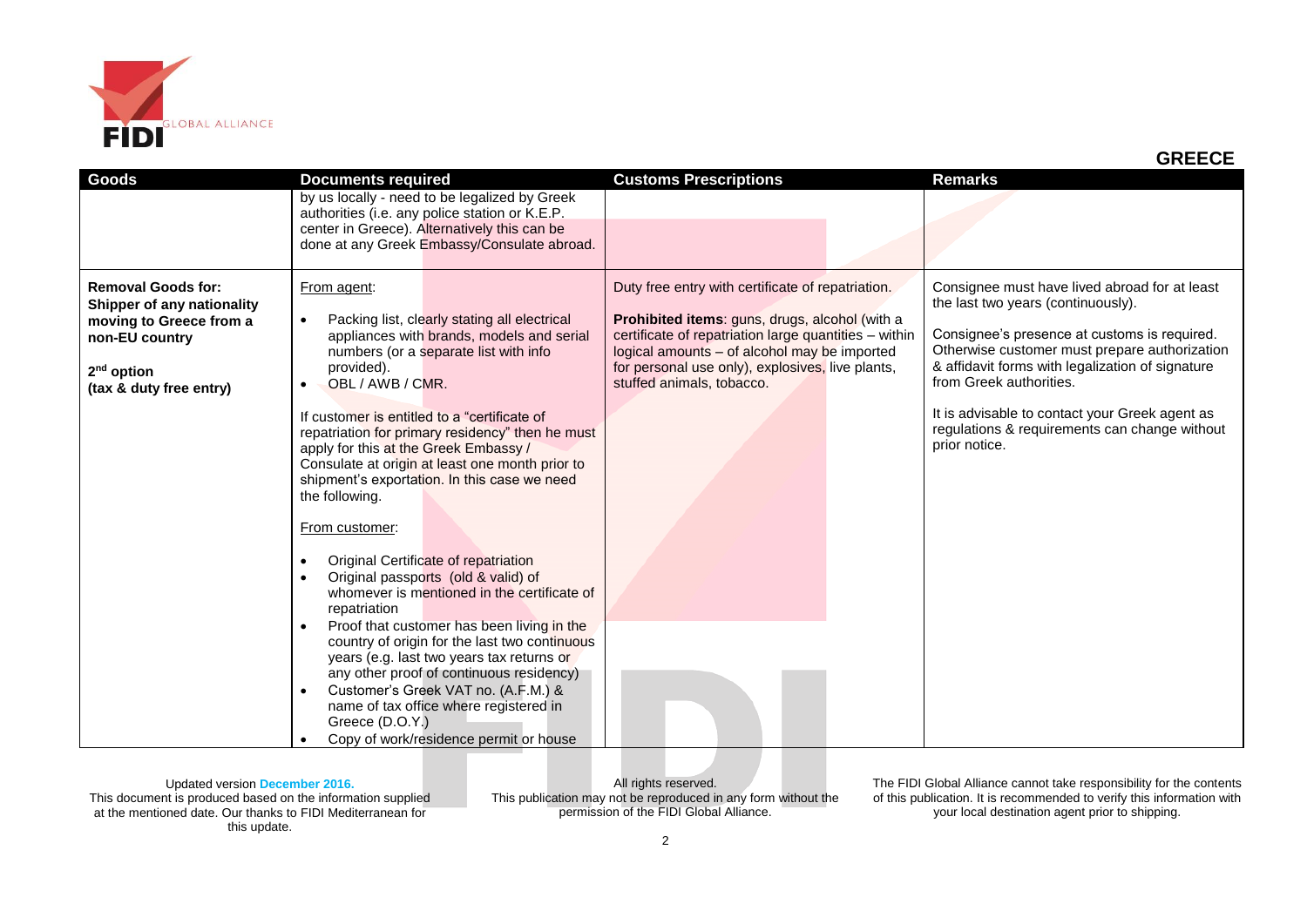

| <b>Goods</b>               | <b>Documents required</b>                              | <b>Customs Prescriptions</b>                                                                      | <b>Remarks</b>                                                                                    |
|----------------------------|--------------------------------------------------------|---------------------------------------------------------------------------------------------------|---------------------------------------------------------------------------------------------------|
|                            | purchase/rental contract in case customer              |                                                                                                   |                                                                                                   |
|                            | is not Greek national.                                 |                                                                                                   |                                                                                                   |
|                            | Authorization form.                                    |                                                                                                   |                                                                                                   |
|                            | <b>Declaration from.</b>                               |                                                                                                   |                                                                                                   |
|                            | <b>EORI</b> application form.                          |                                                                                                   |                                                                                                   |
|                            | <b>EORI declaration form.</b>                          |                                                                                                   |                                                                                                   |
|                            | Electronic authorization (see attached                 |                                                                                                   |                                                                                                   |
|                            | instructions). According to new customs                |                                                                                                   |                                                                                                   |
|                            | procedures it is mandatory that                        |                                                                                                   |                                                                                                   |
|                            | authorization is done also online.                     |                                                                                                   |                                                                                                   |
|                            |                                                        |                                                                                                   |                                                                                                   |
|                            | Note: all four hard copy forms - are provided          |                                                                                                   |                                                                                                   |
|                            | by us locally - need to be legalized by Greek          |                                                                                                   |                                                                                                   |
|                            | authorities (i.e. any police station or K.E.P.         |                                                                                                   |                                                                                                   |
|                            | center in Greece). Alternatively this can be           |                                                                                                   |                                                                                                   |
|                            | done at any Greek Embassy/Consulate abroad.            |                                                                                                   |                                                                                                   |
|                            | In the case that client is entitled to a "certificate" |                                                                                                   |                                                                                                   |
|                            | of repatriation" then he must apply for this at        |                                                                                                   |                                                                                                   |
|                            | the Greek Embassy / Consulate at origin at             |                                                                                                   |                                                                                                   |
|                            | least one month prior to shipment's exportation.       |                                                                                                   |                                                                                                   |
|                            | In this case we need the following.                    |                                                                                                   |                                                                                                   |
| <b>Removal Goods for:</b>  |                                                        |                                                                                                   |                                                                                                   |
|                            | From agent:                                            | Duty Free entry with re-importation license                                                       | In the event that client is importing more items<br>than what was exported, he will be liable for |
| Shipper of any nationality | Packing list                                           |                                                                                                   | duties and taxes ONLY on the additional items.                                                    |
| returning to Greece from a | OBL / AWB / CMR                                        | Prohibited items: guns, drugs, alcohol (more<br>than 3 cartons of 12 bottles/carton), explosives, |                                                                                                   |
| non-EU country within 18   |                                                        | live plants, stuffed animals, tobacco.                                                            |                                                                                                   |
| months of original         | From Client:                                           |                                                                                                   |                                                                                                   |
| exportation                |                                                        |                                                                                                   |                                                                                                   |
|                            | The re-importation license or customs                  |                                                                                                   |                                                                                                   |
|                            | proof of export declaration document                   |                                                                                                   |                                                                                                   |
|                            | obtained from the Exporting Moving                     |                                                                                                   |                                                                                                   |
|                            | Company (provided the same items have                  |                                                                                                   |                                                                                                   |
|                            | been exported within the last 18 months).              |                                                                                                   |                                                                                                   |

All rights reserved. This publication may not be reproduced in any form without the permission of the FIDI Global Alliance.

The FIDI Global Alliance cannot take responsibility for the contents of this publication. It is recommended to verify this information with your local destination agent prior to shipping.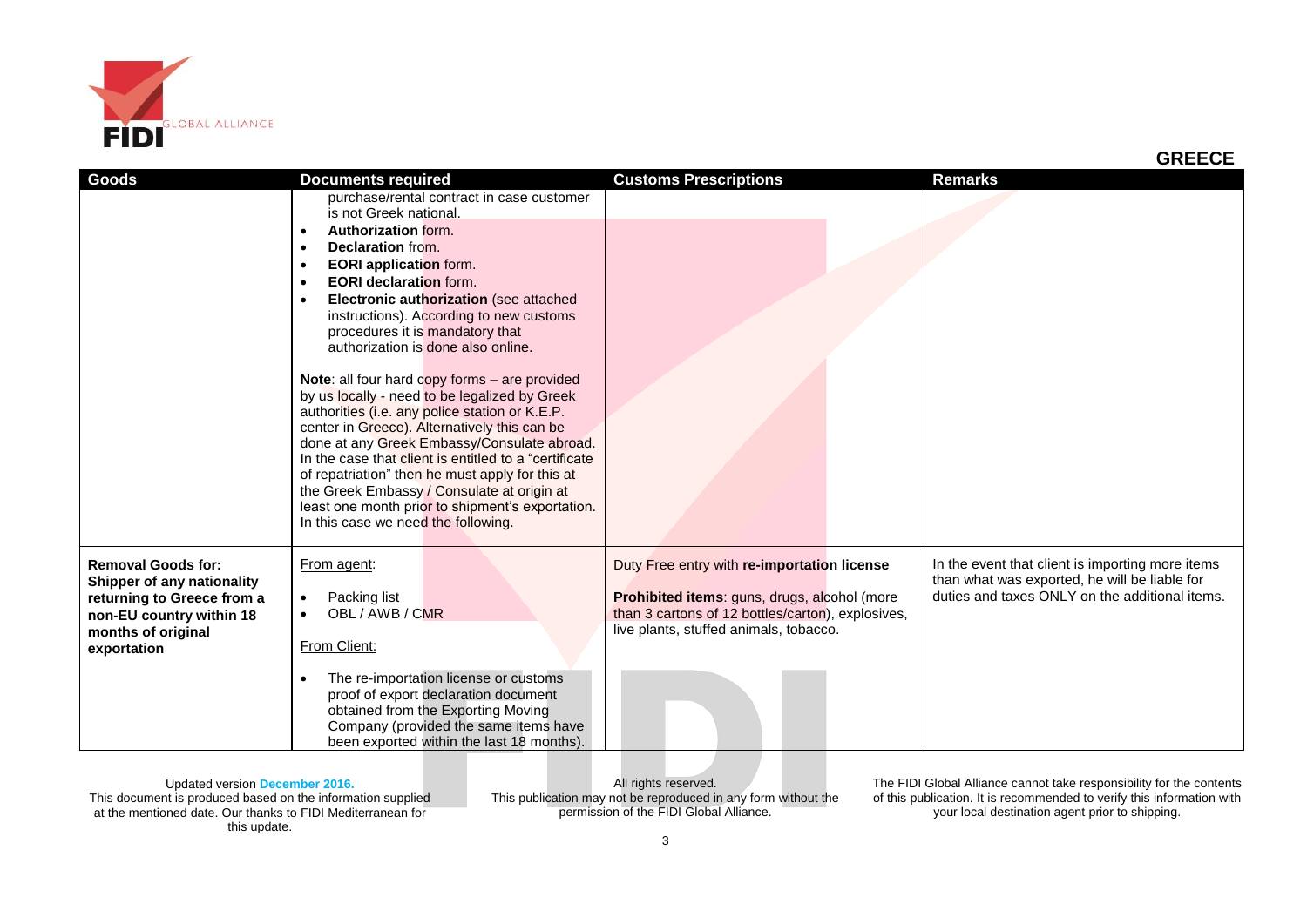

All rights reserved. This publication may not be reproduced in any form without the permission of the FIDI Global Alliance.

The FIDI Global Alliance cannot take responsibility for the contents of this publication. It is recommended to verify this information with your local destination agent prior to shipping.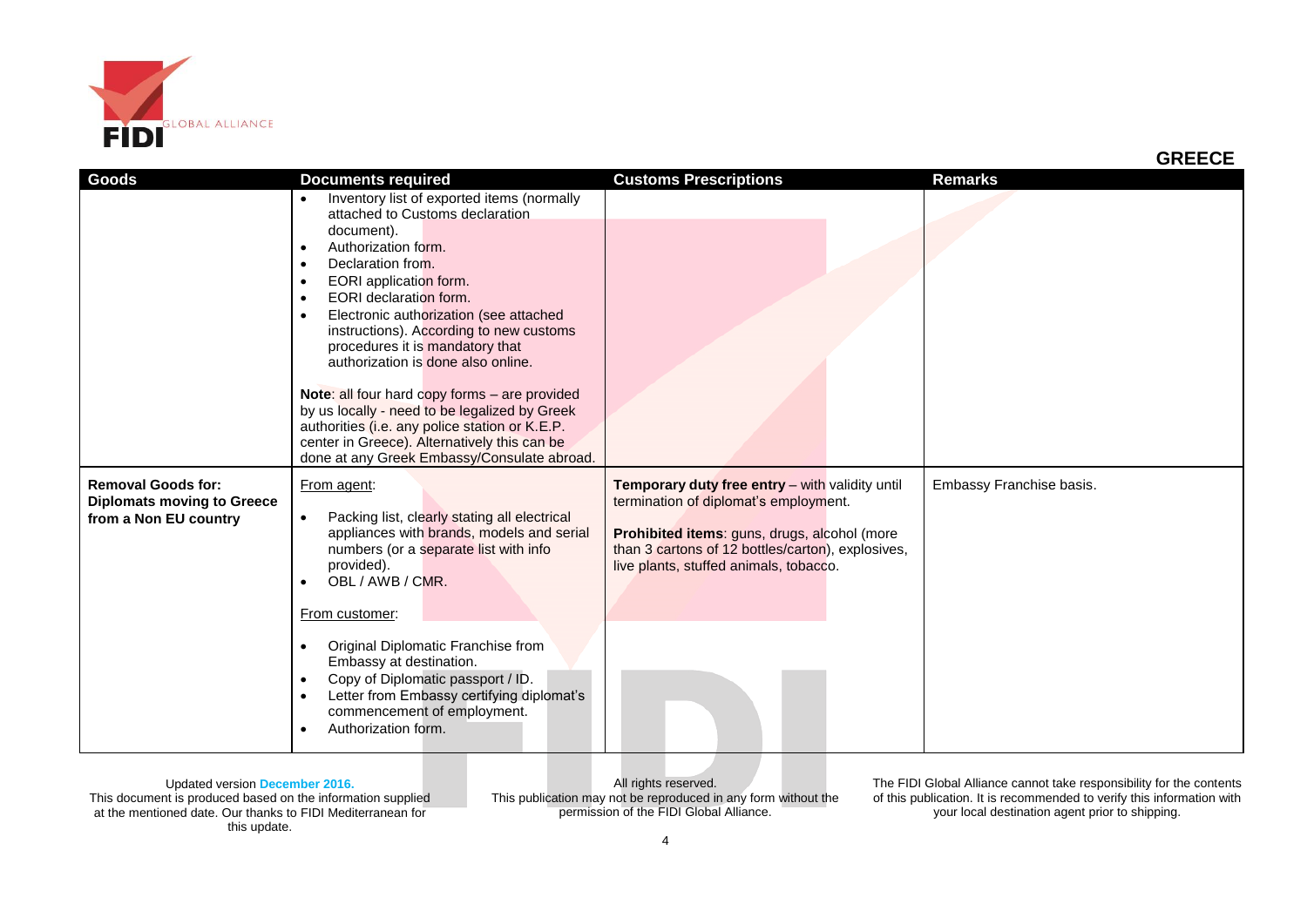

| <b>Goods</b>                                          | <b>Documents required</b>                                                                                                                                                                                                                                                                                                                                                                                                                                                                                                                                                                                                                                                                                                                                                                                                                                                                                                                                 | <b>Customs Prescriptions</b>                                                                                                                                                                                                                                                                                                                                                                                                                                                                                                                                                                                       | <b>Remarks</b>                                                                                                                                                                                                                                                                                                                                                                                        |
|-------------------------------------------------------|-----------------------------------------------------------------------------------------------------------------------------------------------------------------------------------------------------------------------------------------------------------------------------------------------------------------------------------------------------------------------------------------------------------------------------------------------------------------------------------------------------------------------------------------------------------------------------------------------------------------------------------------------------------------------------------------------------------------------------------------------------------------------------------------------------------------------------------------------------------------------------------------------------------------------------------------------------------|--------------------------------------------------------------------------------------------------------------------------------------------------------------------------------------------------------------------------------------------------------------------------------------------------------------------------------------------------------------------------------------------------------------------------------------------------------------------------------------------------------------------------------------------------------------------------------------------------------------------|-------------------------------------------------------------------------------------------------------------------------------------------------------------------------------------------------------------------------------------------------------------------------------------------------------------------------------------------------------------------------------------------------------|
|                                                       | Note: Authorization form - is provided by us<br>locally - this needs to be legalized. It is<br>acceptable that the legalization is done by the<br>Embassy itself with a simple stamp on subject<br>form (provided to us in original).                                                                                                                                                                                                                                                                                                                                                                                                                                                                                                                                                                                                                                                                                                                     |                                                                                                                                                                                                                                                                                                                                                                                                                                                                                                                                                                                                                    |                                                                                                                                                                                                                                                                                                                                                                                                       |
| <b>Removal Goods:</b><br><b>Cars &amp; motorbikes</b> | From agent:<br>OBL / CMR / AWB<br>Export customs documents<br>From customer:<br>Original title of vehicle and / or.<br>Original registration card.<br>$\bullet$<br>Conformity certificate from dealer for<br>manufacturing standards.<br>Copy of driving license.<br>$\bullet$<br>Greek or International Insurance.<br>$\bullet$<br>Authorization form.<br>$\bullet$<br>Declaration form.<br>$\bullet$<br>EORI application form.<br>$\bullet$<br><b>EORI</b> declaration form.<br>$\bullet$<br>Electronic authorization (see attached<br>$\bullet$<br>instructions). According to new customs<br>procedures it is mandatory that<br>authorization is done also online.<br>Photocopy of passport (valid).<br>$\bullet$<br>Note: Authorization / declaration & EORI forms<br>need to be legalized by Greek authorities (i.e.<br>any police station or K.E.P. center in Greece).<br>Alternatively this can be done at any Greek<br>Embassy/Consulate abroad. | Importation options:<br>a. As a tourist: Temporary customs clearance.<br>Customer can drive vehicle in Greece with<br>foreign plates for six months. After that<br>period vehicle has to be re-exported or<br>registered in Greece and get Greek plates.<br>Payment of taxes/duties when applicable the<br>b.<br>amount depends on vehicle's cc, model,<br>type, and gas exhaust measurements etc.<br>Certificate of repatriation: Tax & duty free<br>c.<br>status. Customer will pay for registration<br>fees and any other local tax fee.<br>As a diplomat: we will need also the<br>d.<br>diplomatic franchise. | Regarding motorbikes, their chassis has to have<br>at least seventeen (17) digits.<br>Either car or motorbike has to be under the<br>latest European manufacturing standards (in<br>order to get Greek plates.<br>It is highly recommended that you contact with<br>your destination agent to determine first of all if<br>vehicle can be registered into Greece and if so<br>what the cost would be. |

All rights reserved. This publication may not be reproduced in any form without the permission of the FIDI Global Alliance.

The FIDI Global Alliance cannot take responsibility for the contents of this publication. It is recommended to verify this information with your local destination agent prior to shipping.